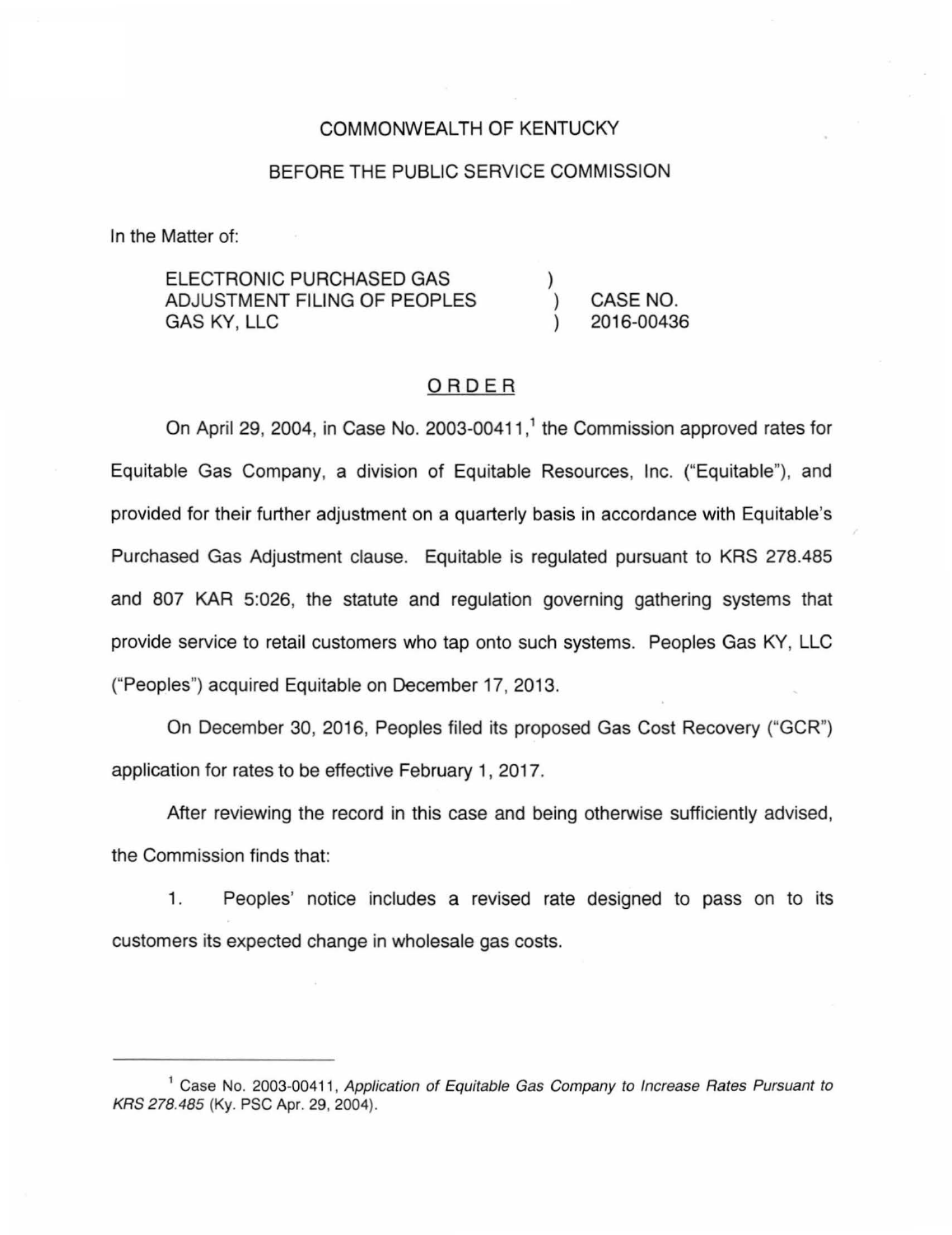2. Peoples' Expected Gas Cost ("EGC") is \$4.4854 per Mcf, which is an increase of \$.1576 per Met from its previous EGC of \$4.3278 per Met.

3. Peoples' notice sets out no Refund Adjustment.

4. Peoples' notice sets out a current quarter Actual Cost Adjustment ("ACA") of \$.0614 per Mcf. Peoples' total ACA is (\$.3010) per Mcf, which is an increase of \$.1090 per Mcf from the previous total ACA of (\$.4100) per Mcf.

5. Peoples' notice sets out a current quarter Balance Adjustment ("BA") of \$.0140 per Mcf. Peoples' total BA is \$.0717 per Mcf, which is an increase of \$.0077 per Met from the previous total BA of \$.0640 per Mcf.

6. Peoples' GCR rate is \$4.2561 per Mcf, which is an increase of \$.2743 per Met from its previous rate of \$3.9818 per Mcf.

7. The rate as proposed by Peoples and set forth in the Appendix to this Order is fair, just, and reasonable, and should be approved for final meter readings by Peoples on and after February 1, 2017.

IT IS THEREFORE ORDERED that:

1. The rate proposed by Peoples and set forth in the Appendix to this Order is approved for final meter readings on and after February 1, 2017.

2. Within 20 days of the date of this Order, Peoples shall file with this Commission, using the Commission's electronic Tariff Filing System, revised tariff sheets setting out the rate approved herein and reflecting that it was approved pursuant to this Order.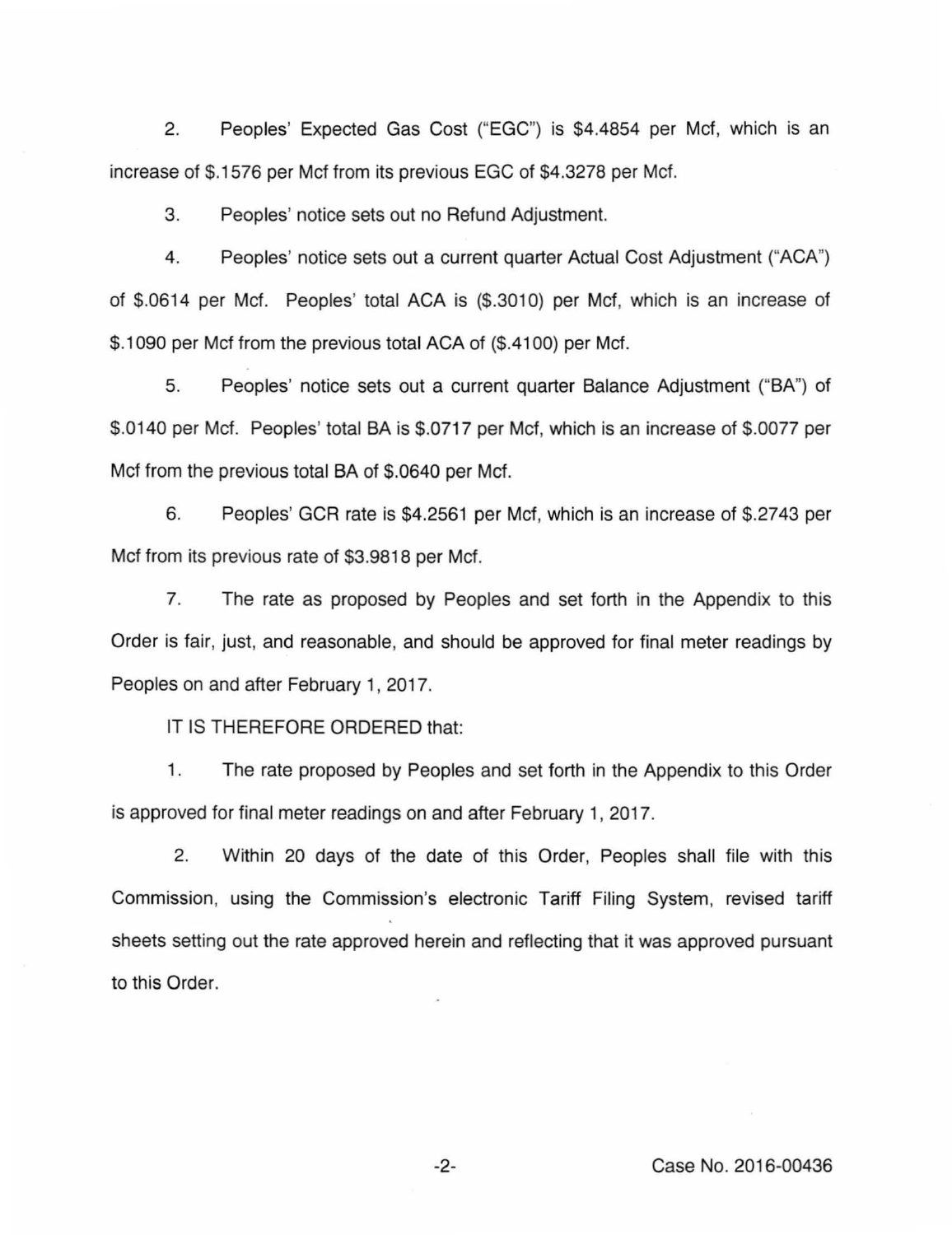By the Commission



ATTEST: adhews Jalina K. M

Case No. 2016-00436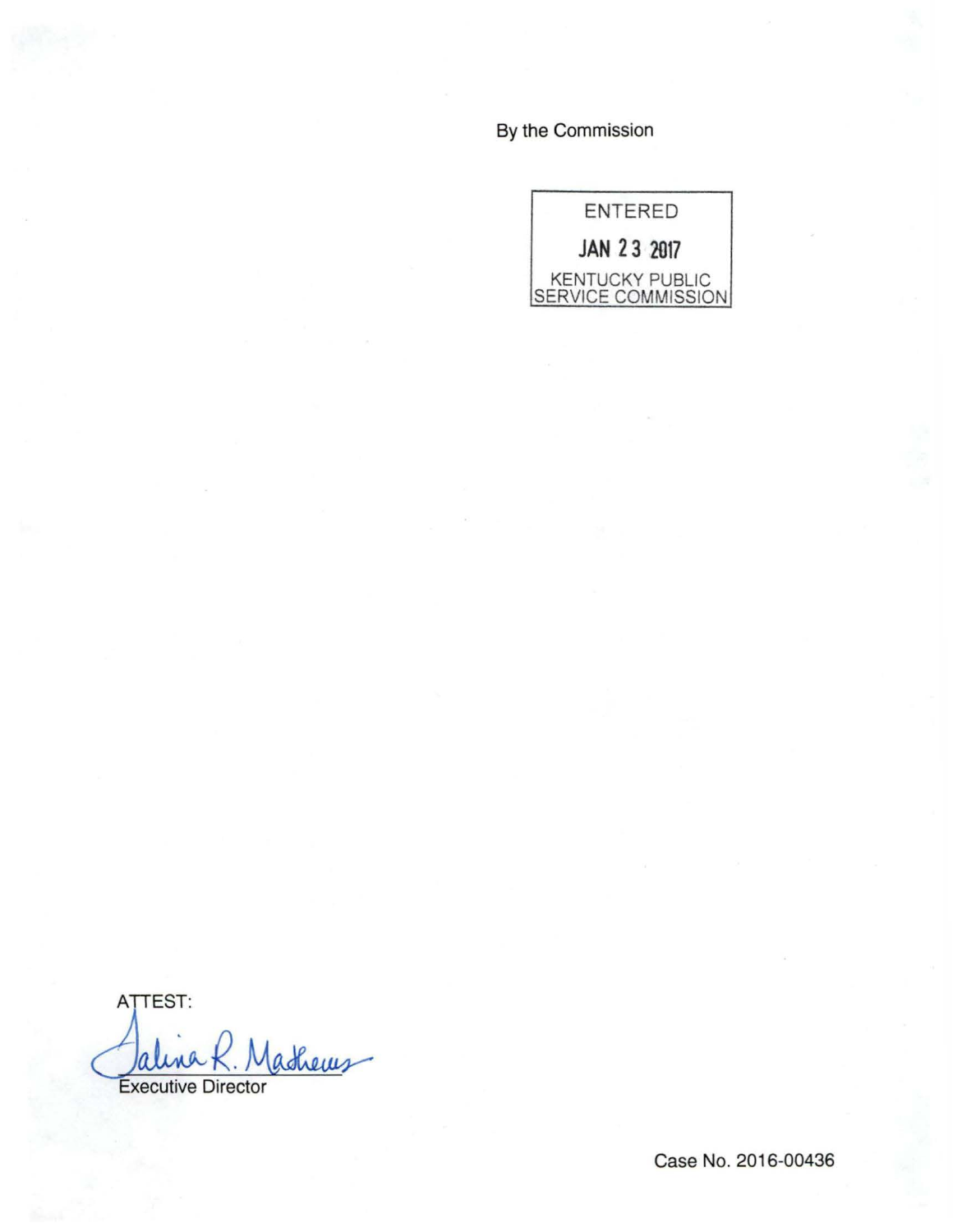#### APPENDIX

# APPENDIX TO AN ORDER OF THE KENTUCKY PUBLIC SERVICE COMMISSION IN CASE NO. 2016-00436 DATED **JAN 2·3 <sup>2017</sup>**

The following rates and charges are prescribed for the customers in the area served by People Gas KY LLC. All other rates and charges not specifically mentioned herein shall remain the same as those in effect under authority of the Commission prior to the effective date of this Order.

#### RATES:

Customer Charge

\$7.50

 $\sim$   $\sim$   $\sim$ 

|         | Gas Cost<br>Recovery<br><b>Base Rate</b><br>Rate |          | <b>Total Rate</b> |
|---------|--------------------------------------------------|----------|-------------------|
| All Mcf | \$2.1322                                         | \$4.2561 | \$6.3883          |

The minimum bill shall be \$7.50.